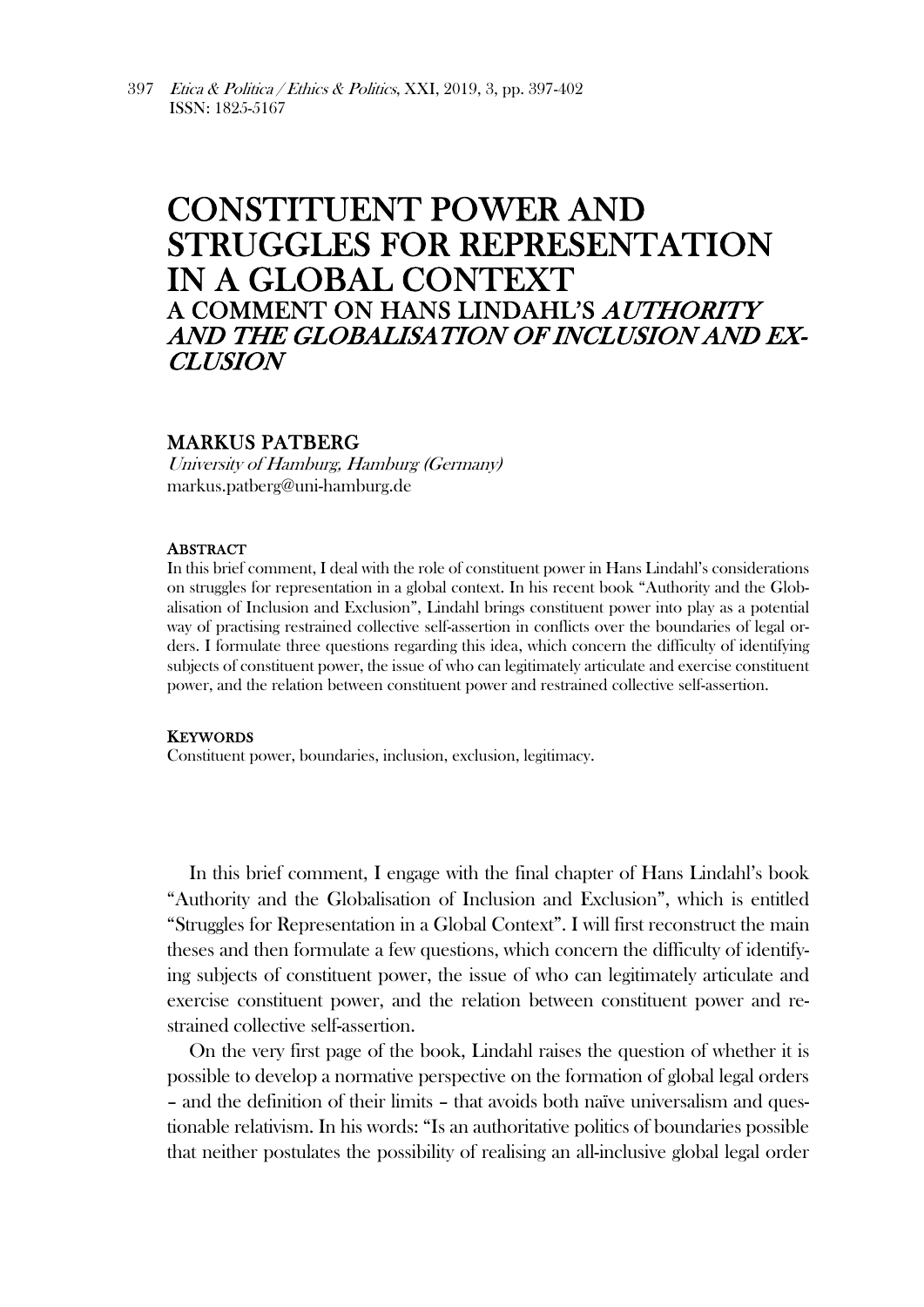nor accepts resignation or political paralysis in the face of the globalisation of inclusion and exclusion?" (p. 1). The answer that Lindahl develops in the course of the book is, in short: yes, if we engage in *restrained collective self-assertion* – a notion that rests on two assumptions. First, a global hierarchy of public authority, such as a cosmopolitan democracy, is unlikely to ever be established or perhaps even impossible. This means that the problem of inclusion and exclusion arises in the context of multiple global legal orders that are subject to contestation and need to negotiate conflicts horizontally. Second, the boundaries of these global legal orders are de facto determined and re-determined through political struggles for recognition, which means that if we are interested in legitimacy, we need to ask if and how such processes could take a normatively acceptable form.

As I just mentioned, the solution proposed by Lindahl is restrained collective self-assertion. The idea is that legal orders should respond to contestations of their boundaries by, first, incorporating the demands of opposing parties as far as it is possible without giving up on their self-understanding and, second, where this reaches its limits, by tolerating difference – again, as far as possible. The purpose of the book's final chapter is to consider different institutional solutions for putting this idea into practice. In a first step, Lindahl discusses techniques and practices that serve to negotiate conflicts between legal orders, such as the doctrine of the national margin of appreciation used by the European Court of Human Rights or the principle of complementarity invoked by the International Criminal Court. The analysis leads to the conclusion that these and other mechanisms indeed enable restrained collective self-assertion, but also support the claim formulated in previous chapters that the recognition that can be achieved in conflicts between competing identities is ambiguous because there always remains a tension between unity and difference. Moreover, the considered techniques and practices turn out to have piecemeal character. They address very specific problems and thus do not offer generalisable solutions. In particular, they do not provide avenues for non-state actors such as alterglobalisation movements to effectively articulate their claims for recognition.

Therefore, in a second step, Lindahl turns to the idea of global administrative law, which aims at a comprehensive institutional framework that regulates the decision-making of global governance bodies and increases their accountability – by enhancing transparency, for example. Some models of global administrative law also seek to establish deliberative settings that enable rule-subjected actors to participate in processes of standard setting. Again, Lindahl's assessment is that while such proposals are in line with the idea of restrained collective self-assertion, their potential scope of application is rather limited. The problem is that while global administrative law offers a pathway to higher public scrutiny and possibilities for affected parties to make their voices heard, it does so only with regard to already existing, highly specialised legal orders. The "point of joint action" (p. 54) of these institutions is defined so narrowly that they simply lack the capacity to respond to the political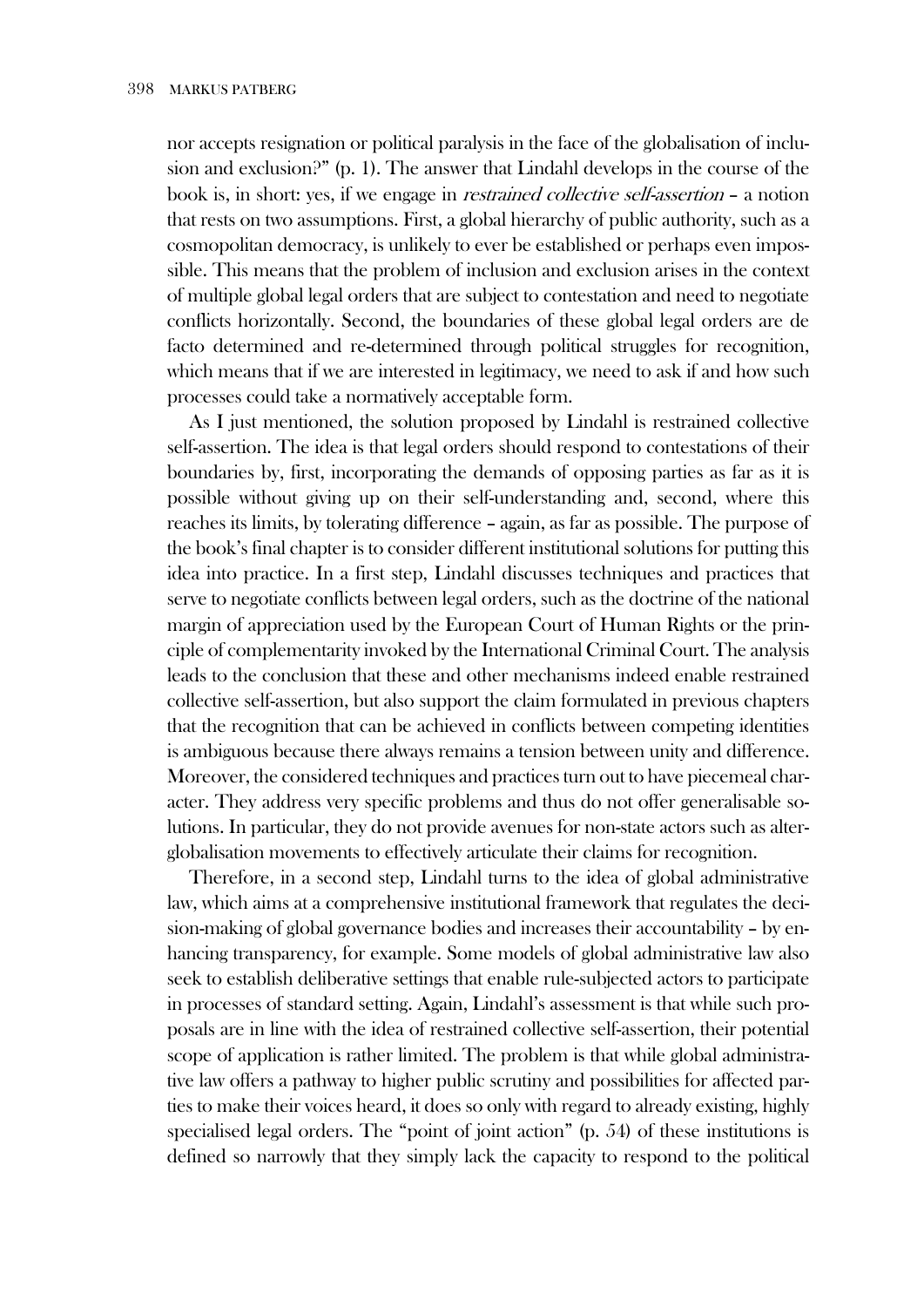struggles for recognition directed at them in a satisfactory manner. An example that may illustrate this problem are demands for global distributive justice addressed at the World Trade Organization (WTO). The WTO is not in a position to process such claims in a meaningful way because its mandate is limited to the task of facilitating trade. Global administrative law cannot change the fact that the WTO lacks the necessary competences to engage in social policy.

Against this background, Lindahl in a third step brings a category into play that is associated with ideas of radical institutional change – namely, constituent power. This is the part on which my comments and questions focus – not simply because constituent power is what interests me most but because it emerges as the most promising approach in the chapter. For Lindahl, a constitution is "the master rule governing processes of inclusion in and exclusion from a legal order" (p. 394). In other words, constitutions establish procedures and institutions that determine the point and the boundaries of a particular enterprise of joint action. Since constituent power describes the capacity as well as the legitimate entitlement to bring about constitutions, it appears as a plausible starting point for a normative perspective on the formation of global legal orders. Perhaps we can solve the puzzle, so I understand Lindahl's initial thought here, if we put the relevant decisions of inclusion and exclusion in the hands of an adequately composed constituent power. Unsurprisingly, it turns out that things are not that easy. One problem seems to be that unless there already is a constitution, there is no collective to which constituent power could be ascribed. Here, we encounter what Lindahl calls the "paradox of constituent power" (p. 401). In a nutshell, the paradox is that an exercise of constituent power requires us to pretend that we can presuppose what we are actually in the process of bringing about.

According to Lindahl, in order to establish a constitution in the name of 'We, the people', one has to speak on behalf of a collective that can only be the result of the founding act. Constituent power only emerges – or can be assessed as successful – if the addressees of the representative claim made by the de facto founders retrospectively identify themselves as the source of the constitution. In other words, an exercise of constituent power does not simply create a new structure of public authority but is an act of inclusion and exclusion because it defines who belongs to a political community and who does not – even though in doing so the protagonists pretend that the question of membership was settled all along. For this reason, Lindahl argues that constituent power is essentially a narrative achievement: "No constituent power without the power of narrative representation" (p. 404). This also implies, according to Lindahl, that constituent power involves a form of domination because the individuation of a number of people into a particular collective is necessarily an operation of unification and marginalisation that some impose on others – both on those who are defined as members and those who are classified as non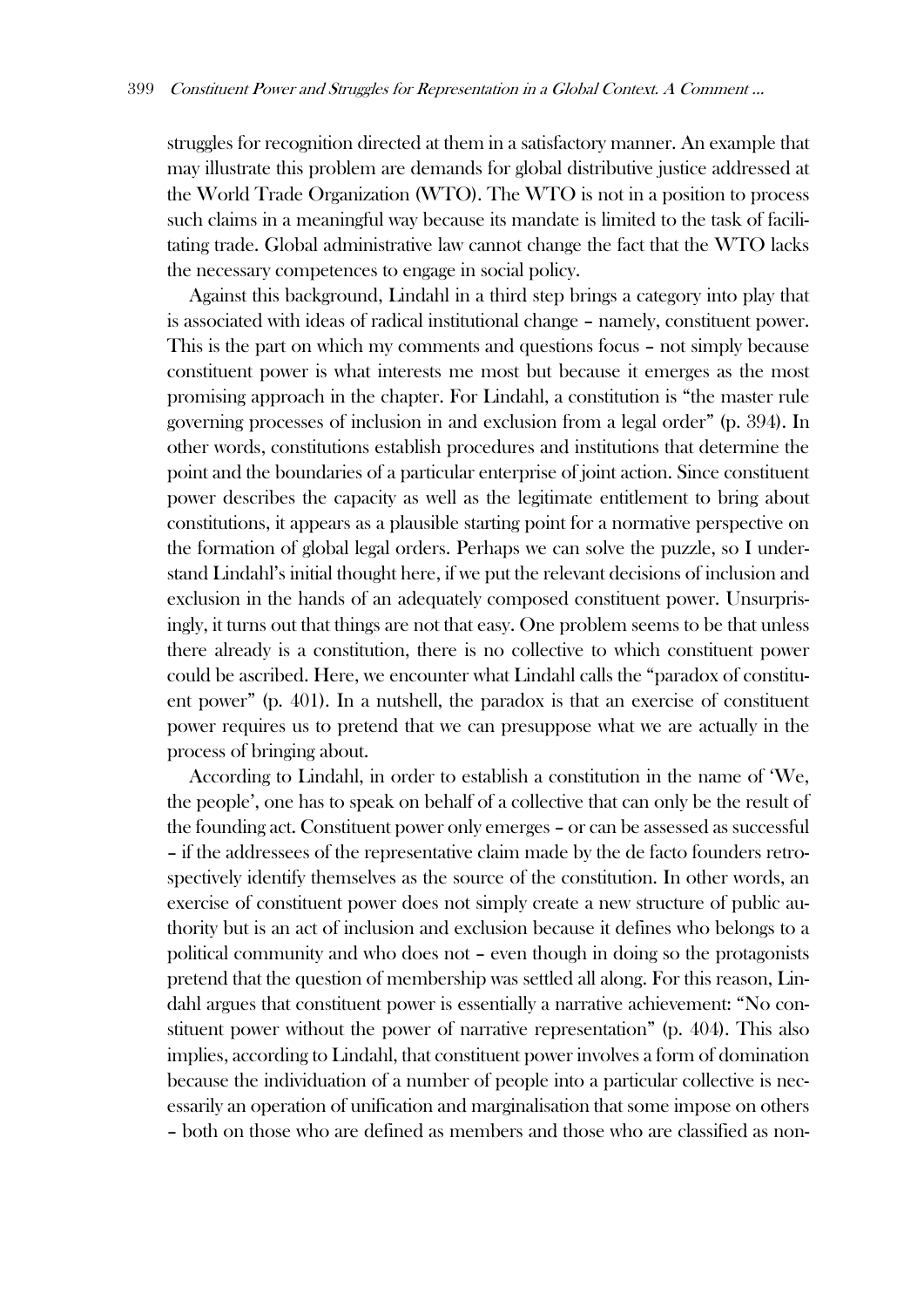members. Nevertheless, the fact that subjects of constituent power are narrative constructions opens up the possibility of detaching the category from its classical connection to the state. 'We, the people" do not have to be a nation.

What Lindahl then proposes is that we approach the globalisation of inclusion and exclusion through the lens of constituent power – and he discusses how the category needs to be reformulated for this purpose. This is where I have three questions:

1. Does the paradox of constituent power really arise in the context of global legal orders?

It seems to me that the paradox, or Lindahl's account of it, relies on the hypothetical notion of a non-constituted initial situation, which finds no equivalent in today's world – especially not at the supra-state level where we are, by definition, dealing with forms of constitution making that presuppose constituted entities, namely the states involved. Lindahl himself notes that constituent power beyond the state is "a dependent sense of constituent power" (p. 413, emphasis in original) because it relies on the capacity of the relevant states to enforce global legal orders – if necessary, by invoking their means of physical force. I agree with this assessment, but think that it should give rise to doubts whether we actually run into a paradox of constituent power at the supra-state level. In the context of a 'levelling up' of constituent power (Patberg 2017) we know in advance which states are involved and who their citizens are, which means that, in principle, it should be possible to structure such processes in a democratically legitimate manner. Since there already is an institutional context, there is no need for an extra-legal founding act associated with all kinds of unknowns to which we are perhaps unable to provide a nonparadoxical answer. Of course, difficult questions still arise, such as in what role citizens should act. In the European Union, for example, the subject of constituent power could be composed of EU citizens, of member state citizens, or even of citizens in both capacities. It is true that all of these answers imply that we define an outside, but not every exclusion is an unjustified exclusion.

2. How can we assess, if at all, whether a social group that articulates constituent power has a legitimate claim to exercise it?

If I understand Lindahl correctly, he ultimately rejects the view that I just sketched, according to which constituent power beyond the state can be conceptualized as derivative of domestic constituent power. One of the reasons is that Lindahl is concerned about transnational actors such as alter-globalisation movements that do not intend to speak in the name of one or several nation-state peoples but for other kinds of collectives. Both (peoples of) states and civil society groups are capable of engaging in the construction of narratives; they can both formulate claims to constituent power and present stories that explain where their presumed authority comes from. In that sense, they can both engage in the representational act that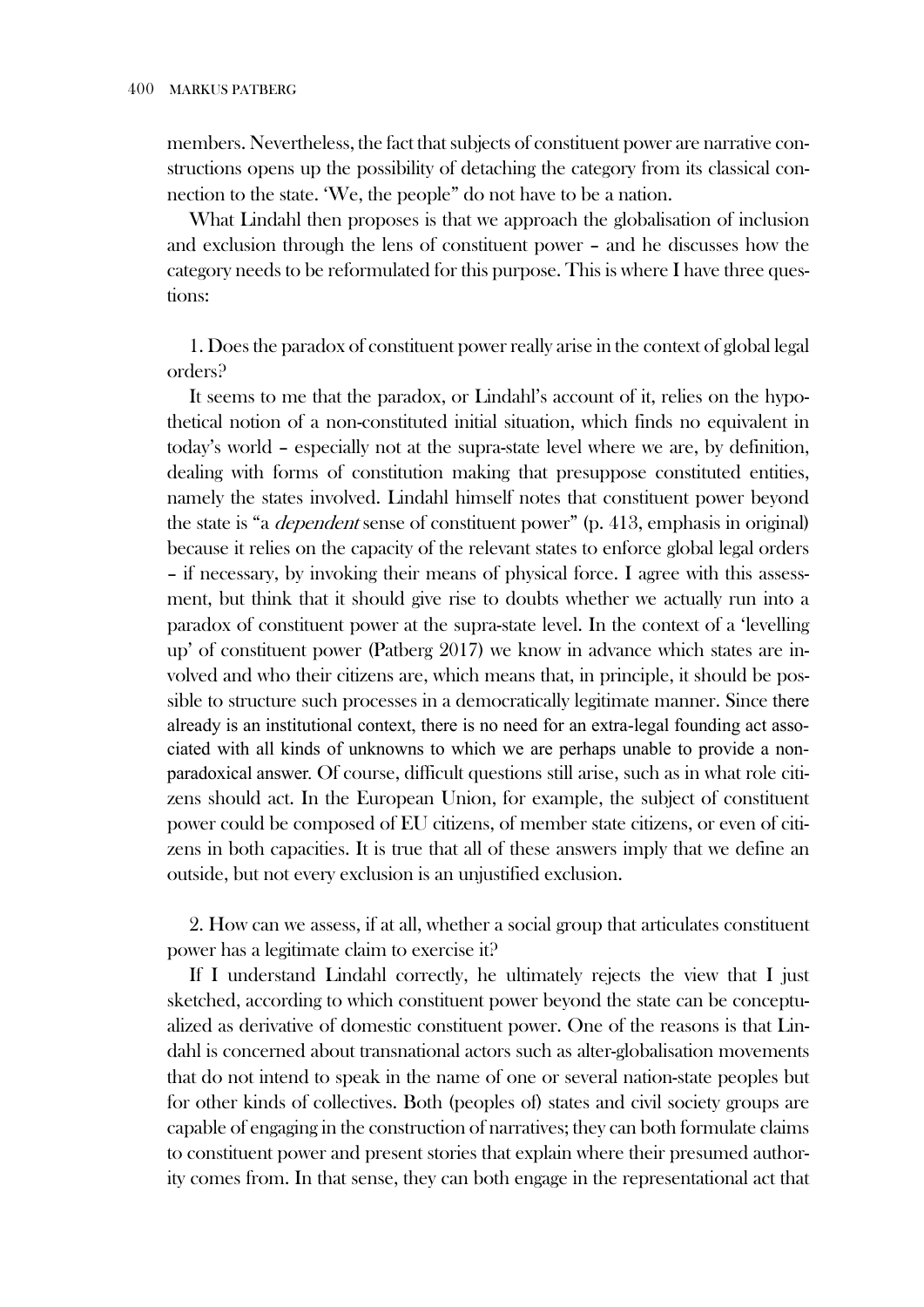Lindahl regards as crucial for constituent power. However, only states have the capacity to establish global legal orders backed by a monopoly of force. Now, Lindahl points out that alter-globalisation movements call into question the primacy states – but what follows from that? Not every actor who articulates a claim to constituent power automatically also has a legitimate entitlement to exercise it (see Niesen 2019). Lindahl focuses on the demands of vulnerable groups that are negatively affected by global legal orders and voice concerns that are justified – at least on the face of it. However, we can just as well imagine privileged citizens with more problematic agendas lamenting supposed exclusions and articulating claims to constituent power (e.g. far-right movements). Are there criteria that allow us to distinguish between claims to constituent power that deserve a positive response and that do not? To regard states as stepping stones for constituent power beyond the state has the advantage that they provide an institutional framework that, at least in principle, allows for the establishment of formal democratic procedures that secure the equal status of participants and can filter out illegitimate constitutional projects. I wonder what could deliver this function if we drop the primacy of states. Even if constituent power does not lie with states themselves but with their citizens, they are not easily replaceable.

3. Can constituent power actually address problems of inclusion and exclusion or does it not rather respond to a different issue? In other words: What, if anything, can constituent power contribute to the solution of conflicts over boundaries?

Initially, my expectation was that the chapter would at some point explain how constituent power enables, or can be a form of, restrained collective self-assertion. If I have not overlooked it, Lindahl does not comment on the relation between these concepts. While it seems obvious that constituent power implies *collective* self-assertion, especially if we understand it as a founding act embedded in the narrative construction of a political community, I wonder how the element of *restraint* could come in. If we simply re-describe the political struggles for recognition that interest Lindahl as competing claims to constituent power, we are back to square one. The question is whether constituent power can also be a way of *negotiating* between competing self-assertions. Here, I am sceptical. The category of constituent power is primarily instructive when it comes to how citizens should be positioned vis-à-vis public authorities. Imagine that we could have what Lindahl describes as impossible: an all-inclusive global legal order in which there are no conflicts about boundaries anymore. Even then, there would be a need for constituent power because it would still have to be made sure that public authorities do not take a life of their own but operate according to rules defined in democratic processes. There would still have to be a separation of powers between *pouvoir constituant* and *pou*voirs constitués. What a model for the legitimate exercise of constituent power beyond the state can deliver are principles that explain how processes in which the